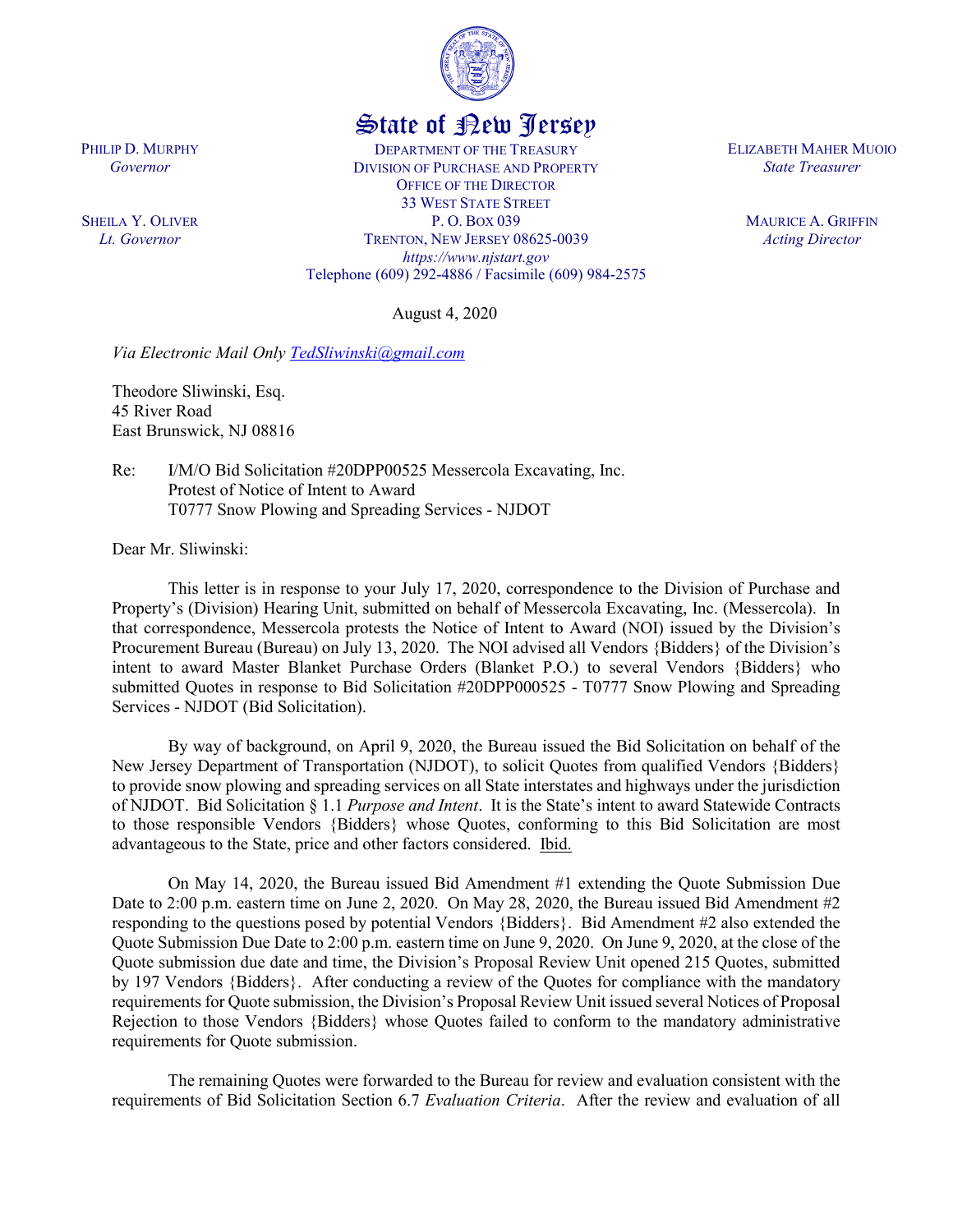Quotes received in response to the Bid Solicitation was completed, the Bureau prepared a Recommendation Report which recommended Blanket P.O. awards to those responsible Vendors {Bidders} whose Quotes, conforming to the Bid Solicitation are most advantageous to the State, price and other factors considered. On July 13, 2020, the NOI was issued advising all Vendors {Bidders} that it was the State's intent to award Blanket P.O.s consistent with the Bureau's Recommendation Report.<sup>[1](#page-1-0)</sup>

With respect to Messercola's submitted Quote, the Recommendation Report notes that Messercola submitted a Quote for both snow plowing and spreading services. *See* Recommendation Report, p. 60. The Recommendation Report further indicates that the submitted Quote was responsive to the mandatory requirements of the Bid Solicitation. *Ibid.* However, the Bureau recommended bypassing Messercola for a Blanket P.O. award noting<sup>[2](#page-1-1)</sup>:

## **Messercola Excavating Co Inc. (Messercola)**

Messercola was awarded the current T0777 contract under Blanket P.O. #18-PROS1-00482. Price Lines #104 and #144 were terminated by the Division at the request of NJDOT. The basis for this termination was Termination for Cause – Failure to Perform for the following violations of the Blanket P.O.

1. On November 15, 2018 and November 18, 2018, Messercola did not report for services as required for Price Lines #104 and #144. Based upon this violation of the terms of the Blanket P.O., as well as Messercola's confirmation that it was no longer able to provide the contractually obligated services for Price Lines #104, and #144, the Division terminated Messercola's Blanket P.O. for Price Lines #104 and #144.

Due to the critical nature of the subject services, and the significant public safety risks associated with a Vendor's failure to perform these services, it is not in the State's best interest to enter into a Blanket P.O. with Messercola due to the Vendor's {Bidder's} history of poor performance in November 2018, which resulted in its Blanket P.O. being terminated for cause for the referenced price lines. The Bureau recommends that Messercola be bypassed for poor performance in accordance with N.J.A.C. 17:12-2.8, and be removed from consideration for award.

[Recommendation Report, p. 100.]

l

On July 17, 2020, the Division received Messercola's protest challenging the Bureau's decision to by-pass Messercola for award. Specifically, Messercola alleges:

> First, the bidder contests any finding that they engaged in poor performance. The event dates were November 15, 2018, and November 18, 2018. The contractor did not receive adequate time to respond to the job site. Additionally, on 11/18/18 there was not even a chance of

<span id="page-1-0"></span><sup>&</sup>lt;sup>1</sup> The list of Vendors {Bidders} who are recommended to receive a Blanket P.O. award are listed in the Bureau's July 9, 2020 Recommendation Report.

<span id="page-1-1"></span><sup>2</sup> Five Vendors {Bidders}, including Messercola, were by-passed for an award under Bid Solicitation 20DPP00525 due to poor performance under their current State contract for snow plowing and/spreading services.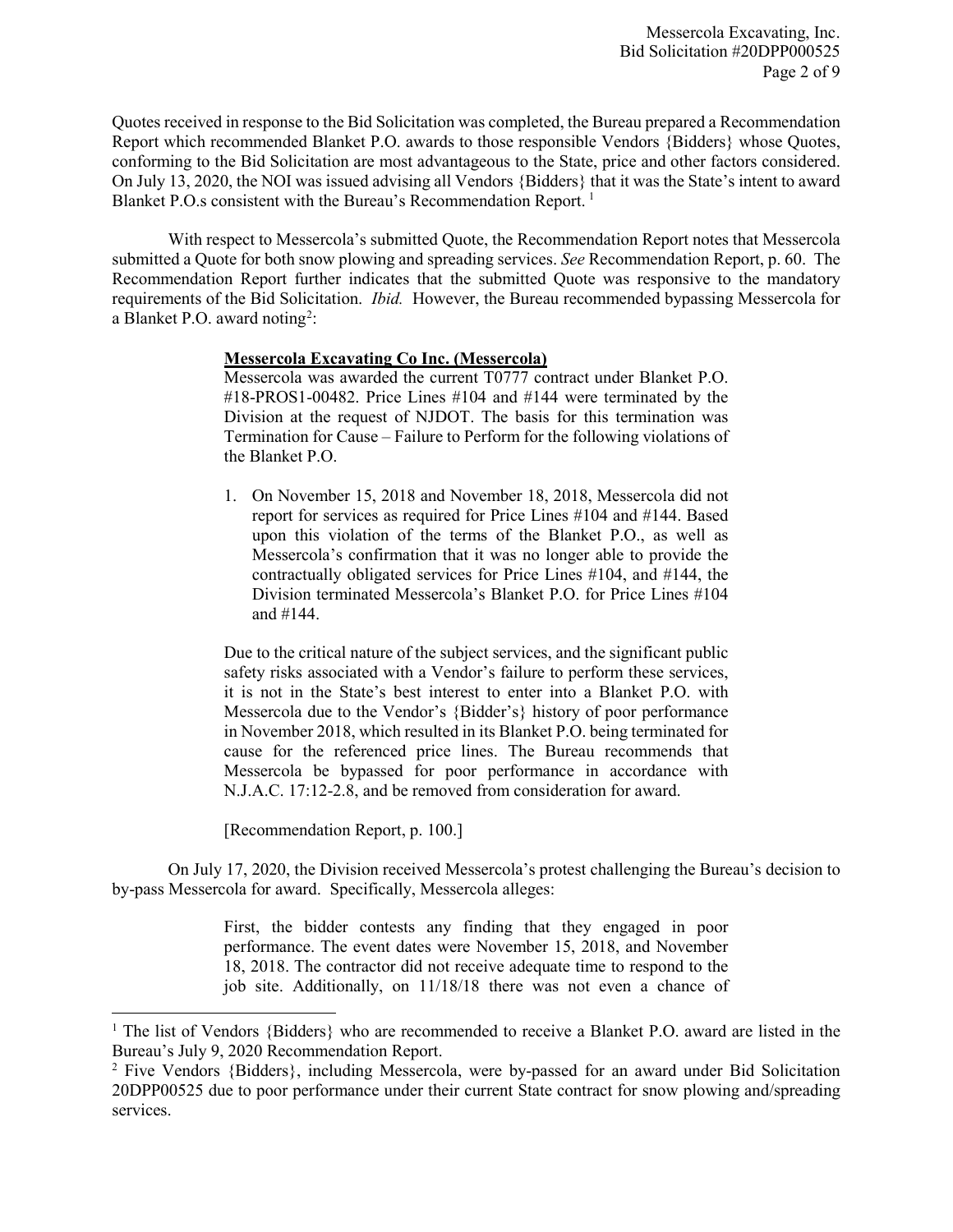precipitation or a chance for temperatures to be even close to below freezing. This was the date of a major snow storm. It is important to emphasize that during this time period Messercola Excavating, Inc. has been adequately performing on 14 different other contracts, and they have received satisfactory reviews.

Second, Messercola Excavating, Inc. has a long history of satisfactory performance. Their outfit has been satisfactorily handling snow plowing for State highways for almost 25 years.

Third, Messercola Excavating, Inc. due process rights have been grossly violated. The bidder has been denied notice, discovery, and an opportunity to contest the Bureau's finding that they should be bypassed for poor performance.

Fourth, Messercola Excavating, Inc. believes that the bypass provisions are being selectively applied to them. Messercola, MJ, and J Montez are in fact the only companies written up which is unfair because my client is confident that a large percentage of contractors pulled a no show on 11/15.

Fifth, Messercola Excavating, Inc. is requesting an in person hearing to present their case to Maurice Griffin, the Acting Director.

Sixth, Messercola Excavating, Inc. is requesting that all of the contracts that they placed bids on be placed on hold, until their Letter of Protest is fully adjudicated.

Seventh, Messercola Excavating, Inc. has several State Supervisors who will attest to their many years of excellent service.

At the outset, with respect to Messercola's request for an in-person presentation to challenge the intended Contract award, I note that pursuant to N.J.A.C. 17:12-3.3(e), "[t]he Director has sole discretion to determine if an in-person presentation by the protester is necessary to reach an informed decision on the matter(s) of the protest. In-person presentations are fact-finding for the benefit of the Director." Further, "[i]n cases where no in-person presentation is held, such review of the written record shall, in and of itself, constitute an informal hearing." N.J.A.C. 17:12-3.3(d). In consideration of Messercola's protest, I have reviewed the record of this procurement, including the Bid Solicitation, the submitted Quotes, the relevant statutes, regulations, and case law. The issues raised in Messercola's protest were sufficiently clear such that a review of the record of this procurement has provided me with the information necessary to determine the facts of this matter and to render an informed final agency decision on the merits of the protest submitted by Messercola on the written record, as such an in-person hearing is not warranted. I set forth herein the Division's Final Agency Decision.

Turning now to Messercola's July 16, 2020 protest, on or about October 1, 2018, Messercola was awarded Blanket P.O. #18-PROS1-00482 for price lines 104 and 144 in accordance with the Bureau's July 30, 2018, Recommendation Report. *See* July 30, 2018, Recommendation Report pgs. 60-61. In accordance with the requirements of Bid Solicitation Section 3.8 *Vendor {Contractor} Readiness and Call-Out*, on November 15, 2018 and November 18, 2018, NJDOT made a "call-out" to Messercola. Messercola failed to report as required and to provide snow plowing services for the snow sections associated with price lines 104 and 144. Messercola's failure to report for two call-outs was a violation of Bid Solicitation § 3.17.5 *Performance*, which stated: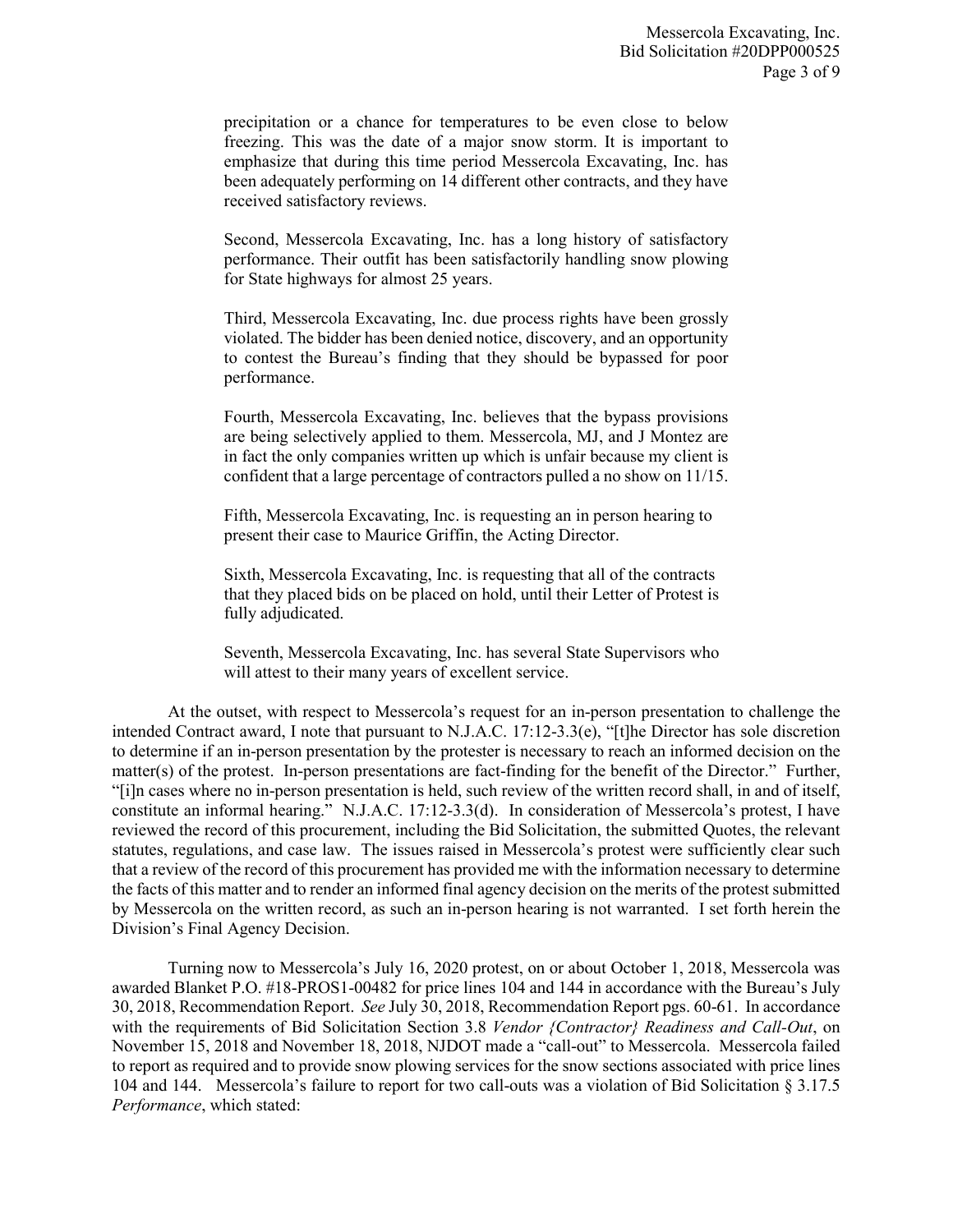*The services required by this Bid Solicitation {RFP} are essential to the safety and welfare of all roadway users, as such, all services must be provided promptly, efficiently and without delay.*

The performance of the Vendor {Contractor} shall be evaluated by the SCM or the NJDOT Site Supervisor for each snow event, based on the following criteria:

- A. Response time;
- B. Reporting with less than the minimum required amount of trucks and/or equipment;
- C. Unsafe plowing/spreading practice;
- D. No show;
- E. Vehicle safety markings;
- F. Compliance with NJDOT Site Supervisor instruction;
- G. Use of an unlicensed driver/operator; and
- H. Violation of any NJDOT plowing/spreading guidelines.

*Two (2) or more documented violations of one or any of the above, may result with termination of the Vendor's {Contractor's} Blanket P.O. {Contract}.*

[Emphasis added.]

 $\overline{\phantom{a}}$ 

On November 21, 2018, NJDOT wrote to the Division and requested the cancellation of Messercola's Blanket P.O. for cause in accordance with the State of New Jersey's Standard Terms and Conditions (SSTC) Section 5.7 *Termination of Contract*. Based upon NJDOT's request and the Bureau's review of NJDOT's letter, on November 28, 2018, the Bureau wrote to Messercola advising it of the Division's intent to cancel Messercola's Blanket P.O. for Price Lines 104 and 144. On November 30, 2018, Messercola wrote to the Bureau advising that it intended to appeal the Division's decision.

On January 7, 2019, the Bureau completed a Recommendation Report, which recommended that the Blanket P.O. for price line 144 be awarded Atlantic Recycling Group, LLC (ARG). On January 8, 2019, the Bureau issued the NOI advising the affected Vendors {Bidders} that it was the State's intent to award price line 144 to ARG. On January 10, 2019, the Division's Hearing Unit received Messercola's letter protesting the cancelation of the Blanket P.O. and re-award of price line 144 to ARG.<sup>[3](#page-3-0)</sup> In the protest, Messercola stated that the failure to report was not a result of its own inaction, but rather that of its subcontractor. However, the record of that procurement reveals that contrary to New Jersey SSTC § 5.8 *Subcontracting or Assignment*, Messercola never informed the State or sought permission to utilize a subcontractor for any of its awarded snow plowing line.<sup>[4](#page-3-1)</sup>

<span id="page-3-0"></span><sup>&</sup>lt;sup>3</sup> Messercola did not protest the cancelation of the Blanket P.O. for price line 104.

<span id="page-3-1"></span><sup>4</sup> While not identified as a reason for the termination of Messercola's Blanket P.O. #18-PROS1-00482, nor a reason for bypassing Messercola for a Blanket P.O. award in response to this Bid Solicitation, Messercola's failure to advise the State of its intent to use a subcontractor is a violation of the State's Standard Terms and Condition which state that the "contractor may not subcontract other than as identified in the contractor's proposal without the prior written consent of the Director." SSTC § 5.8 *Subcontracting or Assignment*.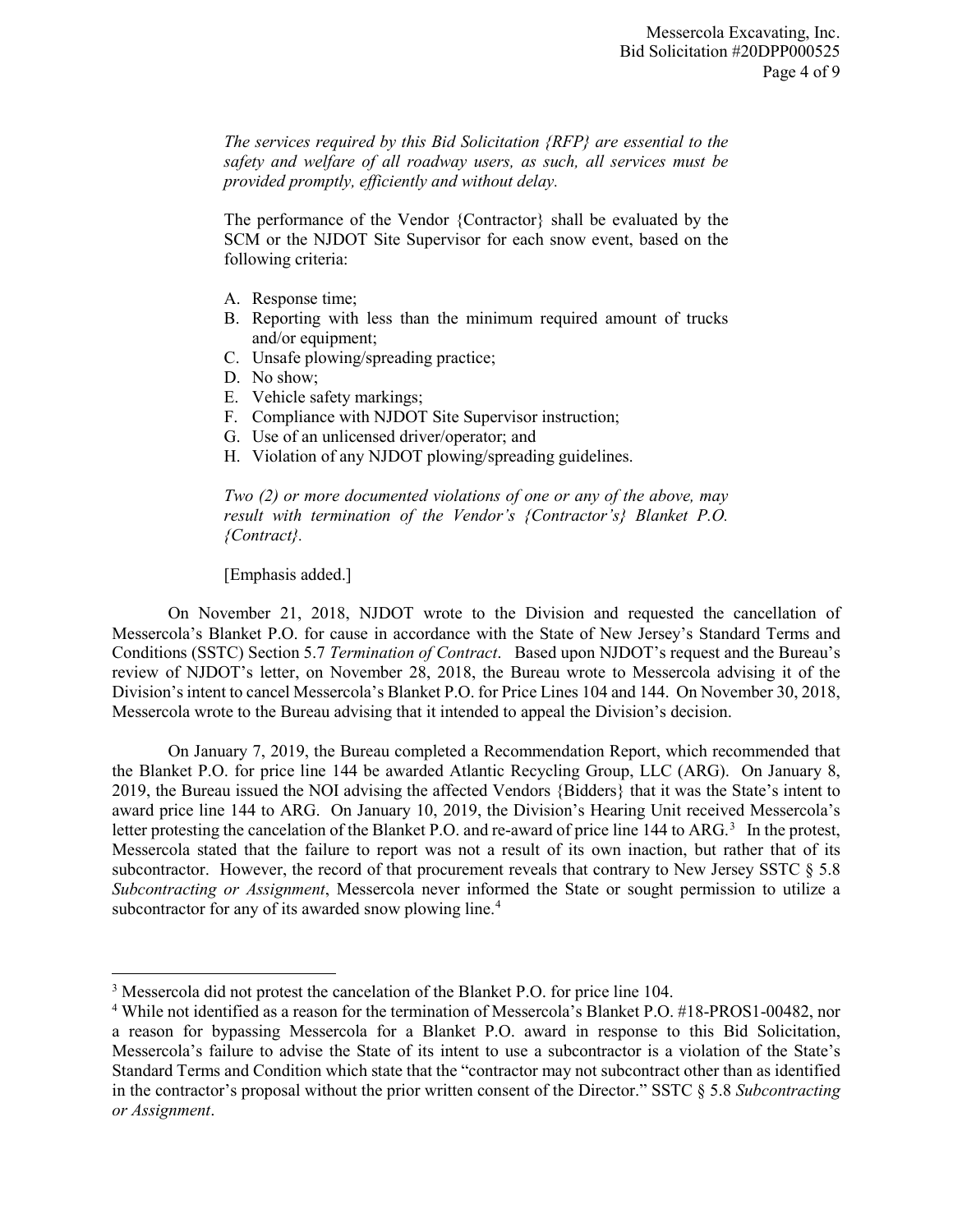On April 30, 2019, the Division issued its Final Agency Decision finding<sup>[5](#page-4-0)</sup>:

Despite the fact that Messercola wishes to continue with its Blanket P.O. for price line 144, Messercola violated the requirements of the Blanket P.O. by failing to appear for two consecutive call-outs as required by the Bid Solicitation. Messercola's violation of the terms of the Bid Solicitation potentially jeopardized the safety and welfare of the traveling public. Accordingly, based upon the foregoing, I find no reason to disturb the Bureau's recommendation that Messercola's Blanket P.O. for price line 144 be terminated and re-awarded to ARG.

The Division sustained the January 8, 2019, Notice of Intent to Award and Messercola's Blanket P.O. #18- PROS1-00482 for price lines 104 and 144 was canceled.

Turning now to Messercola's allegation that its due process rights were violated because it did not receive notice of the Division's intent to bypass it for award or the opportunity to contest that determination, I find that Bureau complied with the applicable notice requirements. The Division's governing regulations permit the Bureau to bypass a Vendor {Bidder} who has submitted a responsive Quote, if the Vendor {Bidder} has a record of poor performance. The applicable regulation states in part:

- (a) A record of poor performance on prior and/or current State contracts by a bidder submitting a lower priced proposal is sufficient basis for bypassing its proposal. In determining whether a bidder's poor performance warrants the bypass of its proposal, the Director shall take into consideration the frequency and seriousness of the bidder's poor performance as a contractor. Poor contract performance is evidenced by:
	- 1. Complaints filed pursuant to N.J.A.C. 17:12-4.3, which have been resolved against rather than in favor of the contractor; or
	- 2. Other information contained in the Division's vendor performance records, contained in a using agency's records, or obtained from audits or investigations of the bidder's prior work experience completed by the Division, a using agency, another state or Federal jurisdiction, a cooperative purchasing participant, or, its current licensure, registration, or certification status and relevant prior licensure, registration, or certification history, or its status or rating with established business/financial reporting services, as applicable.
- . . .

 $\overline{\phantom{a}}$ 

- (d) *Notice of a decision to bypass a bidder's proposal based upon poor performance shall be given to that bidder at the time the notice of intent to award is issued to all bidders.*
- (e) After receiving notice of bypass for poor performance, that bidder, in accordance with the provisions of N.J.A.C. 17:12-3.3, may challenge the bypass decision. If in the Director's judgment the bidder has substantiated its ability to perform the contract, or it is otherwise in the public interest, the Director may reverse the decision to bypass and

<span id="page-4-0"></span><sup>5</sup> The Division's April 30, 2019, Final Agency Decision is available at: [https://www.state.nj.us/treasury/purchase/pdf/decisions/2019/IMOBidSolicitation18DPP00205Messercol](https://www.state.nj.us/treasury/purchase/pdf/decisions/2019/IMOBidSolicitation18DPP00205MessercolaExcavating,Inc.pdf) [aExcavating,Inc.pdf](https://www.state.nj.us/treasury/purchase/pdf/decisions/2019/IMOBidSolicitation18DPP00205MessercolaExcavating,Inc.pdf)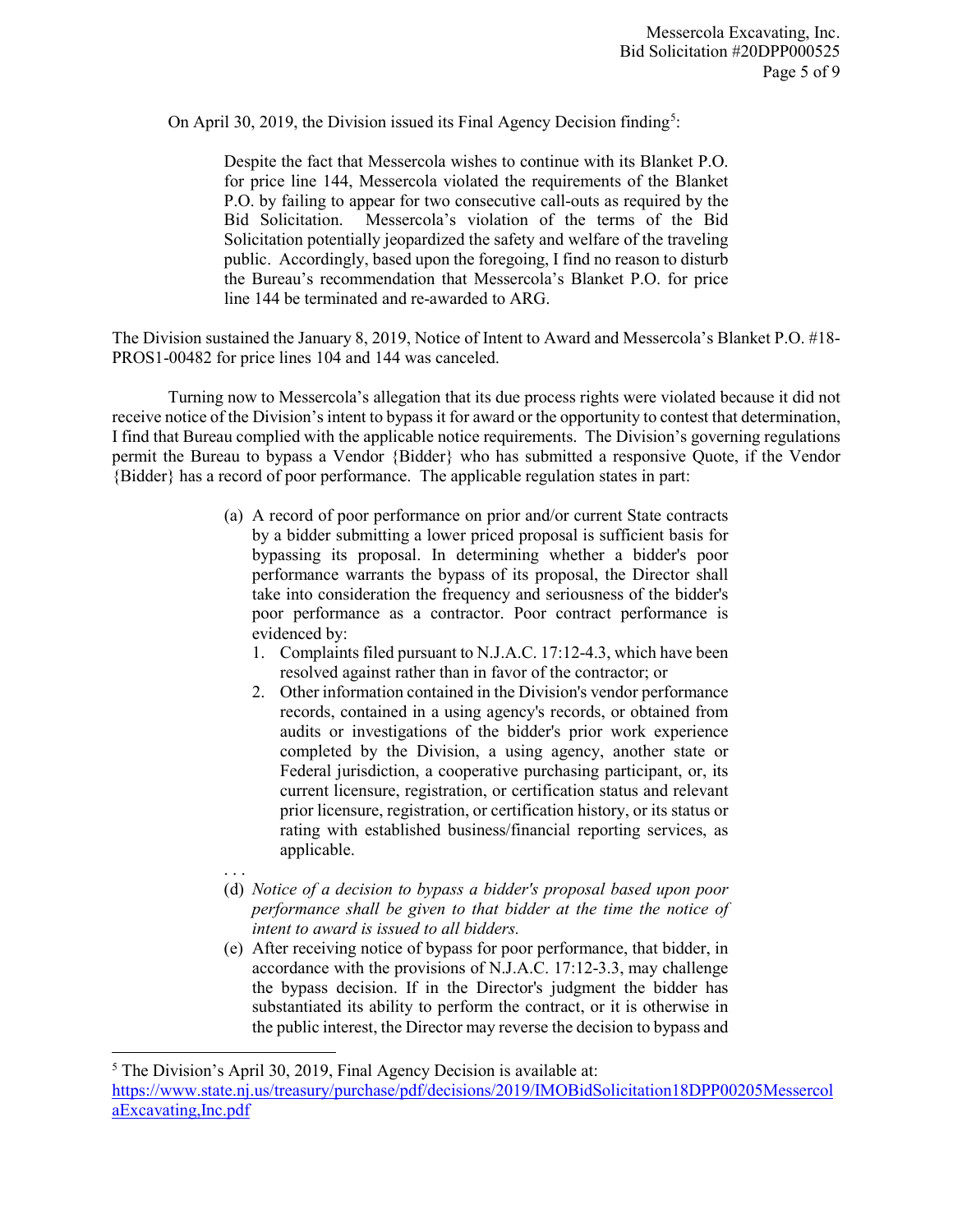may withdraw the notice of intent to award to allow the bidder's proposal to be evaluated and considered for award, if it was not evaluated with the other proposals.

## [N.J.A.C. 17:12-2.8, *emphasis added*]

Further, Bid Solicitation Section 6.10 *Poor Performance* alerted Vendors {Bidders} that

A Vendor {Bidder} with a history of performance problems may be bypassed for consideration of an award issued as a result of this Bid Solicitation. The following materials may be reviewed to determine Vendor {Bidder} performance: *Blanket P.O. cancellations for cause pursuant to Section 5.7(B) of the SSTC; information contained in Vendor performance records*; information obtained from audits or investigations conducted by a local, state or federal agency of the Vendor's {Bidder's} work experience; current licensure, registration, and/or certification status and relevant history thereof; or its status or rating with established business/financial reporting services, as applicable. Vendors {Bidders} should note that this list is not exhaustive.

## [*Emphasis added*.]

As noted above, the Division's governing regulations mandate that "[n]otice of a decision to bypass a bidder's proposal based upon poor performance shall be given to that bidder at the time the notice of intent to award is issued to all bidders." N.J.A.C. 17:12-2.8. Here, Messercola was advised the decision to bypass it for award because of poor performance on July 13, 2020 through the issuance of the NOI letter to all Vendors {Bidders}. The July 13, 2020 correspondence included the July 9, 2020, Recommendation Report that identified the reasons for award and bypass, and additionally advised all Vendors {Bidders} of the means to requests documents from the Bureau and how to file a protest if so desired. Specifically the July 13, 2020, correspondence stated in part:

> It is the intent of the Director of the Division of Purchase and Property (Division) to make a Master Blanket Purchase Order (Blanket P.O.) award to the following Vendors {Bidders} in accordance with the Quotes submitted in response to the above referenced Bid Solicitation: Snow Plowing Services - Refer to list of intended awardees on Pages 2-16 Spreading Services - Refer to list of intended awardees on Pages 17-20 Other Equipment - Refer to list of intended awardees on Pages 20-25 This award is being made in accordance with the procedure set forth in New Jersey Administrative Code 17:12-2.2. The Blanket P.O. award identified herein is contingent upon the availability of funds. Note that in accordance with the Division's administrative regulations, N.J.A.C. 17:12-3.3 Protest Procedures, the shortened protest period ends at 4:00 PM EST on July 20, 2020. Letters of Protest must be received by the protest period end date submitted by email to dpp.protest@treas.nj.gov. The signed Recommendation Report to Award for this Bid Solicitation has been included as an attachment to this Notice of Intent. Vendors {Bidders} are encouraged to review the attached Recommendation Report. If a Vendor {Bidder} wishes to request additional documentation during the protest period, the Vendor {Bidder} should specify the documents being requested (preferably by vendor or price line) to the undersigned at the email address indicated below. Thank you for the time and effort expended by your firm in the preparation of your Quote. The Division welcomes your continued interest in future bidding opportunities.

In Pure Recycling Solutions, LLC v. New Jersey Turnpike Authority, the appellant vendor challenged the rejection of its bids for numerous snow removal contracts. No. A-0984-14T2, 2015 N.J. Super. Unpub. LEXIS 2697, at \*1 (App. Div. Nov. 24, 2015). Several of the vendor's bids were the lowest and two of the bids had no competition. Ibid. Nevertheless, all of the vendor's bids were rejected for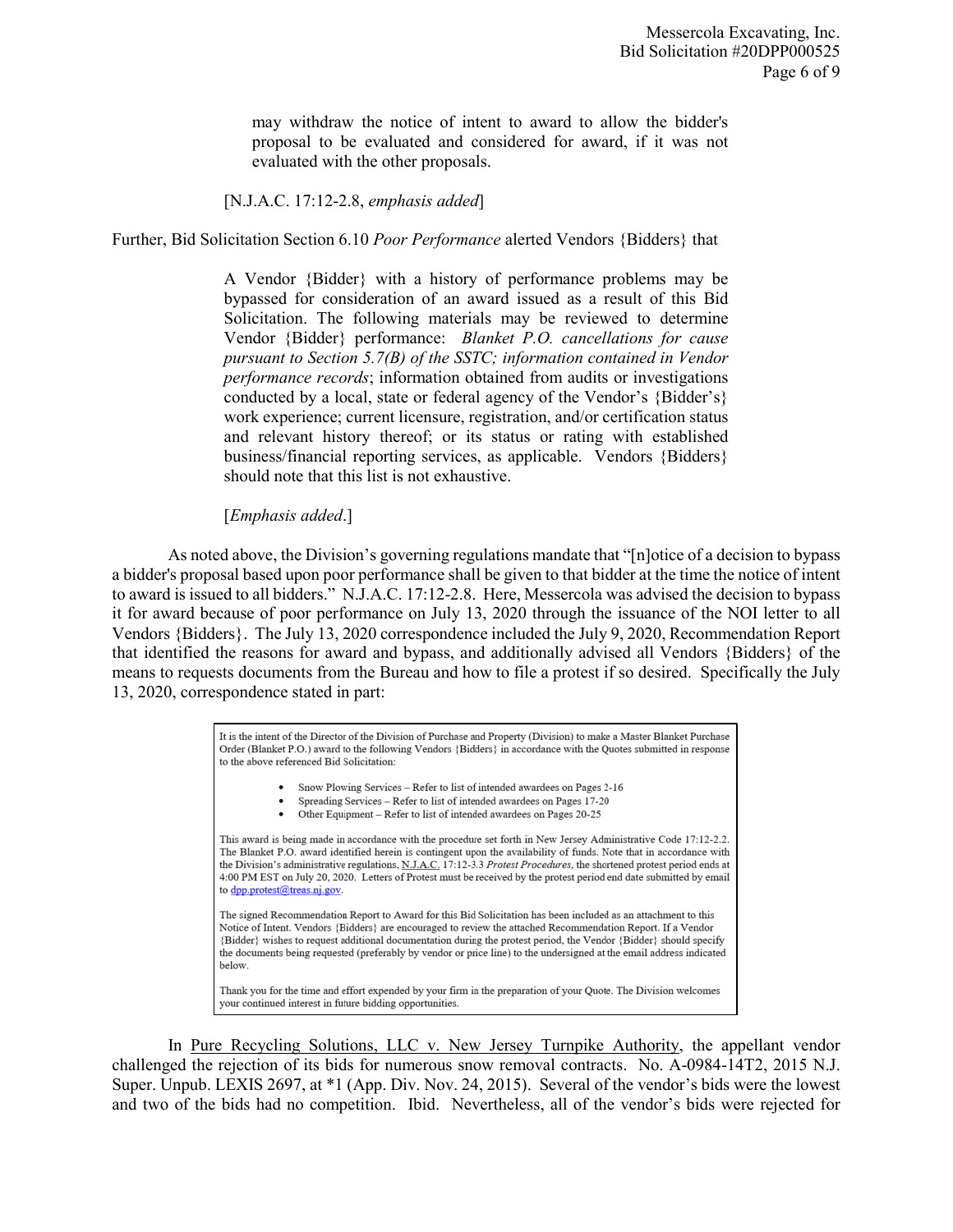several reasons including the vendor's poor performance on prior contracts. After the NOI was issued, the vendor filed a protest and requested a hearing. Id., at \*1-2. The vendor's request was rejected; however, it was afforded the opportunity to submit additional information, which was duly considered before a final agency decision was issued. On appeal, the vendor argued its due process rights were violated. Id., at \*2. The court held the rejection of the vendor's "bids was a proper exercise of the [agency's] discretion" because the bid solicitation stated the agency "had broad discretion 'to reject any bid . . . deemed not to be in its best interest,' and listed several causes for potential rejection of a bid, including 'past performance has been deemed unsatisfactory.'" Id., at \*2-3 (second alteration in original). The court also rejected the vendor's due process argument because the agency informed the vendor why its bids were rejected and afforded the vendor an opportunity to provide additional information. Id., at \*3. The court noted "[a] plenary quasi-judicial hearing need not be afforded provided there is a fair opportunity, consistent with the desideratum of a fair and expeditious conclusion of the procurement process, for the protesting bidder to present the facts and law supporting the protest." Ibid. (quoting Nachtigall v. N.J. Tpk. Auth., 302 N.J. Super. 123, 143 (App. Div. 1997). Thus, the court held a hearing was neither "required" or "warranted." Ibid.

Thus, I find that the Bureau's notice of the decision to bypass Messercola for a Blanket P.O. award conformed with the regulatory requirements and the applicable case law because Messercola was afforded an opportunity to request documents and to challenge the Bureau's decision.

Moreover, with respect to Messercola's statement that it "has a long history of satisfactory performance," I acknowledge that a review of the Contract Compliance and Audit Unit's records does not reveal any complaints filed by NJDOT against Messercola related to the services sought under this procurement aside from the termination. *See* Messercola's protest at 2. However, there is also no dispute Messercola's Blanket P.O. #18-PROS1-00482 for price lines 104 and 144 was terminated for failure to appear for two consecutive call-outs contrary to the requirements of the Bid Solicitation. Messercola's failure to appear qualifies as poor performance of Blanket P.O. #18- PROS1-00482.

Messercola additionally alleges that the "bypass provisions are being selectively applied to them. Messercola, MJ, and J. Montez are in fact the only companies written up which is unfair because [Messercola] is confident that a large percentage of contractors pulled a no show on 11/15." *See* Messercola's protest, pgs. 2, 3. A review of the records maintained for Bid Solicitation # 18DPP00205 reveals that NJODT informed the Division of those Vendors {Contractors} who had two or more documented violations of the terms of the Blanket P.O. and therefore, whose Blanket P.O.s could be terminated." *See* Bid Solicitation #18DPP00205 § 3.17.5 *Performance*. As a result of having two or more documented violations of the terms of the Bid Solicitation, several Vendors' {Contractors'} Blanket P.O.s were canceled. Here however, only those Vendors {Bidders} who submitted responsive Quotes and could have been eligible for a Blanket P.O. award were discussed with respect to bypass. The Recommendation Report states that "None of the recommended awardees are on the NJ Consolidated Debarment Report, nor do any of the intended awardees have any formal complaints found against by the Contract Compliance and Audit Unit for performance related to the current T0777 contract." July 9, 2020 Recommendation Report, p. 101. Messercola offers no support for its statement that a large percentage of Contractors "pulled a no show on 11/15" and therefore the Division need not further address this allegation.

Finally, Messercola requested that all of the price lines that it "placed bids on be placed on hold, until their Letter of Protest is fully adjudicated". A request for a stay is an extraordinary remedy and a party who seeks a stay must satisfy a particularly heavy burden [to] demonstrate by clear and convincing evidence that the party is entitled to the relief sought. Zoning Bd. v. Service Elec. Cable Television, 198 N.J. Super. 370, 279 (App. Div. 1985); Gauman v. Velez, 421 N.J. Super. 239, 247-48 (App. Div. 2011) (internal citations omitted); see also, McKenzie v. Corzine, 396 N.J. Super. 405, 414 (App. Div. 2007) (stating that plaintiff must prove each of the Crowe factors and establish each by clear and convincing evidence). In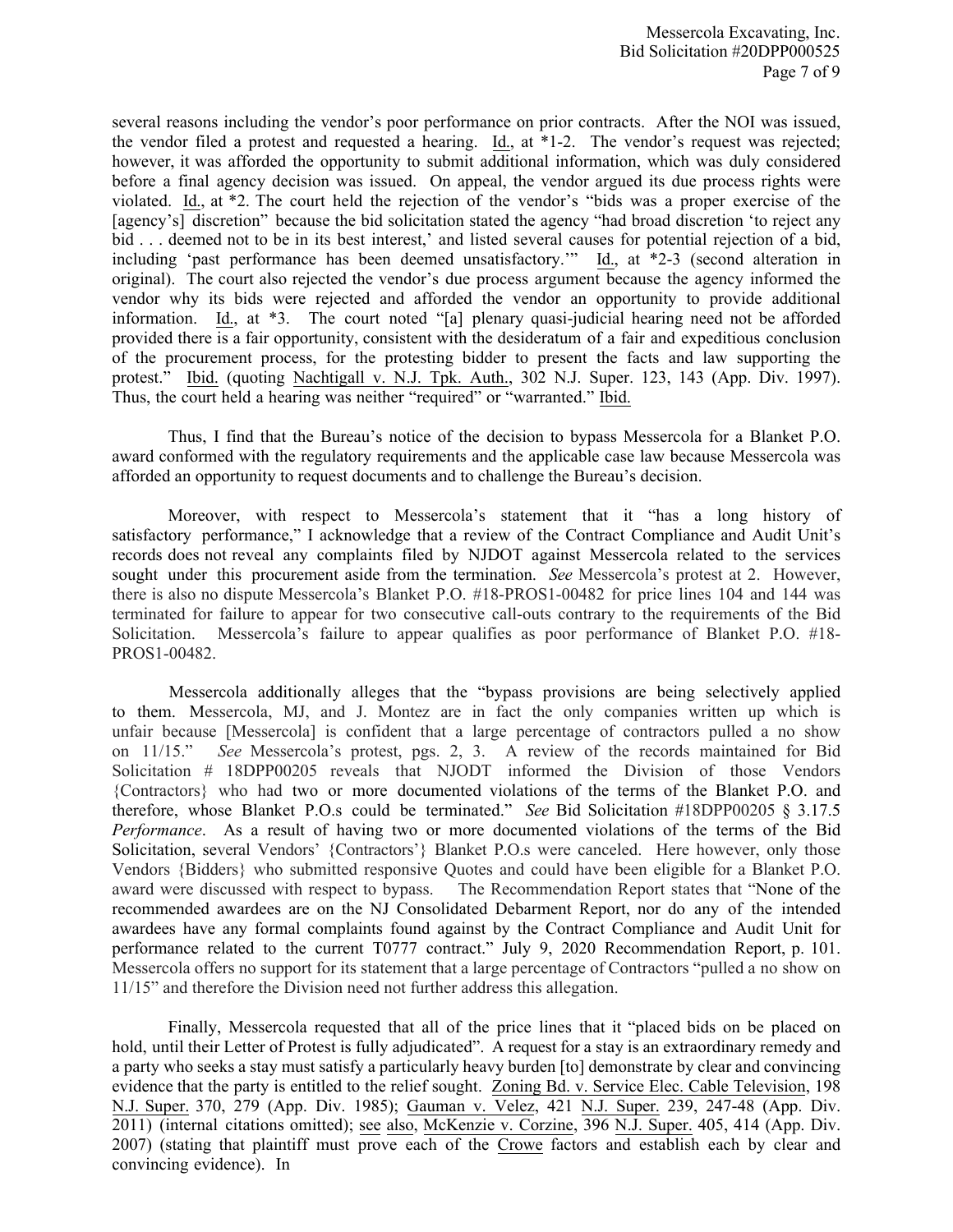exercising discretion to grant a request for stay, an agency must be guided by certain fundamental principles:

- (1) A preliminary injunction should not issue except when necessary to prevent irreparable harm…
- (2) Temporary relief should be withheld when the legal right underlying plaintiff's claim is unsettled…
- (3) Preliminary injunction should not issue where all material facts are controverted. Thus, to prevail on an application for temporary relief, a plaintiff must make a preliminary showing of a reasonable probability of ultimate success on the merits…
- (4) The final test in considering the granting of a preliminary injunction is the relative hardship to the parties in granting or denying the relief…

[Crowe v. De Gioia, 90 N.J. 126, 132-34 (1982).

The New Jersey courts have consistently held that a movant must clearly and convincingly demonstrate the right to a stay. Waste Management of New Jersey, Inc. v. Union County Utilities Authority, 399 N.J. Super. 508, 520 (App. Div. 2008). In its request to the Division, Messercola did not address or set forth any facts or information which demonstrate by clear and convincing evidence that it is entitled to stay. Therefore Messercola's request for a stay is denied. However, I will briefly address each of Crowe factors here.

First, Messercola will not suffer irreparable harm. When considering a stay request, "harm is generally considered irreparable in equity if it cannot be redressed adequately by monetary damages." Crowe, 90 N.J. at 132-33. While monetary damages are never available for the failure to award a public contract, not every request for stay that concerns a public contract award is granted. See, e.g., In re Challenge of Contract Award Solicitation No. 13-X-22694 Lottery Growth Mgmt. Servs., 436 N.J. Super. 350, 358 (App. Div. 2014) (denying stay of award of contract). Moreover, one of the pillars underlying the public bidding laws is that no bidder is entitled to award of a public contract. Comm'l Cleaning Corp. v. Sullivan, 47 N.J. 539, 546 (1966). Here, the only harm Messercola could suffer here is the harm from not being awarded a Blanket P.O. pursuant to this Bid Solicitation, which is a risk every company routinely accepts when it participates in a public bidding process. Thus, Messercola has not demonstrated by clear and convincing evidence that it will suffer irreparable harm if the Blanket P.O. award is not stayed.

Second, The Division acknowledges it is well settled that a bidder claiming to be entitled to an award of a contract has standing to challenge the award of a contract to another. M.A. Stephen Constr. Co. v. Borough of Rumson, 125 N.J. Super. 67, 74 (App. Div. 1973).

Third, Messercola also has not established by clear and convincing evidence that it has a reasonable probability of success on the merits. Again, the portion of Messercola's Letter of Protest devoted to its request for a stay makes no new arguments any aspect of the Quote Evaluation and award process was fraudulent, arbitrary, or capricious because it makes no arguments beyond the mere request the bids be placed on hold. Since the decision to bypass Messercola was not improper, Messercola does not have a reasonable probability of success on the merits.

Fourth, the balance of the relative hardship weighs in favor of denying the request for a stay because of the importance of ensuring the State's roads are safe for travel. Here, given the importance of the contract at issue for the public safety, the State must proceed with contract award. Therefore, the balance of the hardship weighs in favor of denying Messercola's request for a stay. For these reasons, I deny Messercola's request for a stay.